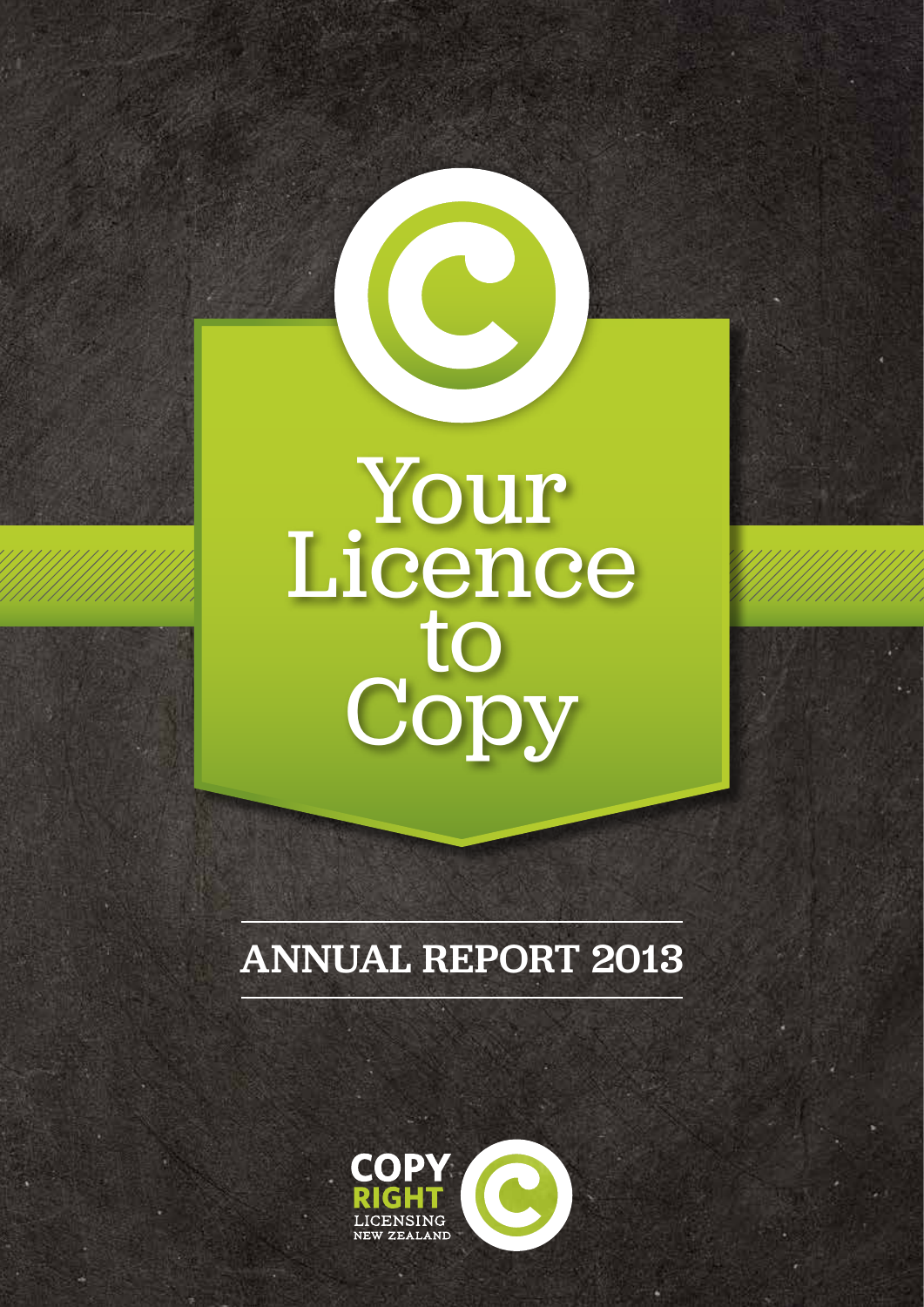

# About Copyright Licensing New Zealand

Copyright Licensing New Zealand (CLNZ) is jointly owned of the International Federation of Reproduction Rights Organisation (IFFRO), CLNZ is part of this global network from all around the world. Our tailored licensing solutions allow education facilities, businesses and government departments to copy, scan and share from copyright protected material including books, magazines, journals and periodicals; beyond what is permitted under the Copyright Act 1994. CLNZ is a non-profit business and all nett proceeds from licensing are distributed to copyright owners.

## **Contents**

- 1 CEO's Report
- 2 Chair's Report
- 3 Director Profiles
- 4 The CLNZ Cultural Fund
- 6 Financial Statements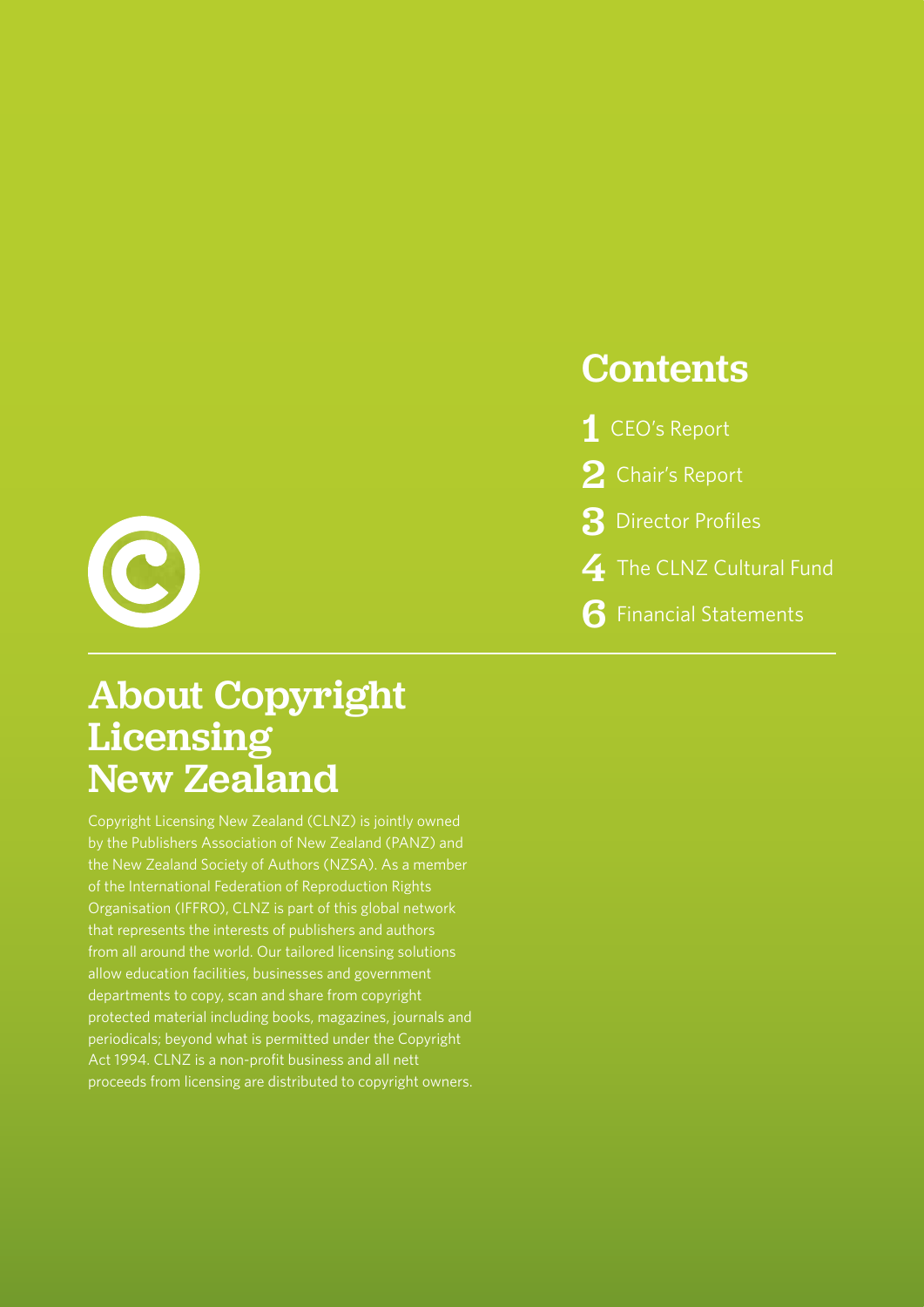# CEO's Report



### *How to best sum up the year that was 2013? There are a number of words that could be used (and not many of them would be literary).*

 $\blacksquare$  he copyright world is not for the faint hearted. Resilience and strength of purpose are needed in bucket loads as we work to rebut the constant attack on the rights of creators and owners of creative content to be able to earn a living from their work. Creativity IS a business. It has economic value. It earns New Zealand millions of dollars every year. It employs people. Lots of people. It makes our country look good on a world stage. And yet there are those who, either intentionally or ignorantly, choose to see creativity as a nice-to-have and an easy rip-off for their own gain.

One of the constants for CLNZ in 2013 was the requests for help from copyright owners whose work had been used or made available without their permission. Illegal file-hosting generally gets the most media attention, but we are seeing more instances where services like Facebook are being used to facilitate infringement without actually hosting any content. In these cases it can be more difficult to secure the necessary evidence against either individual Facebook users or owners of Facebook groups; however we managed to achieve a number of successes in 2013 and in the process of these learned better ways to work with Facebook to secure a good result for our rightsowners. This doesn't mean we took our eyes off the ball of illegal file sharing. Hardly a day goes

by in the New Zealand media without a certain "internet entrepreneur" being mentioned and the commencement of his new service *Mega* resulted in CLNZ issuing of a number of takedown notices, including one for an illegal copy of *The Luminaries*.

In financial terms, 2013 was a steady year. Any non-essential spending was deferred or cancelled due to the resource required for the Copyright Tribunal reference. Licence income was consistent with previous years and interest income maximised through diversification and careful cash flow management.

CLNZ is the New Zealand member of IFRRO\* that operates an Asia Pacific Committee (APC) to assist with the development of copyright law and collective management in the region. August 2013 saw the APC meet within the region for the first time at a conference hosted by the Publishers and Booksellers Association of Thailand in Bangkok. It is important for New Zealand rightsowners who are looking for new markets within this region that appropriate legislative and licensing mechanisms are in place to ensure that the maximum value can be derived from sales into those markets. We are working closely with our colleagues, especially those in Australia, to assist with this development.

It would be impossible to reflect on 2013 without acknowledging the allconsuming process that was (and is) our reference to the Copyright Tribunal for a new licensing scheme with the New Zealand universities. Christmas Eve 2013 finally delivered a positive interim result for CLNZ from the Tribunal but this has been appealed by the universities with the appeal to be heard in the High Court in May 2014. In the meantime we continue to work with our highly skilled legal team to ensure that the right result is achieved from the licensing scheme in this sector.

We head into 2014 with a new and tightly focused strategy for CLNZ. We are a small organisation of dedicated people who firmly believe in the rights of creative people and the need for legislation that supports these rights. We also understand the needs of our customers (CLNZ licensees) but will work more closely with them to facilitate their future access to content and we will continue our action in the Copyright Tribunal. Three big objectives for the next two years:

#### **Lobbying / Customers / Tribunal**

I know that our team – staff, myself and our Board – are up to the challenge!

ula Kranpe

Paula Browning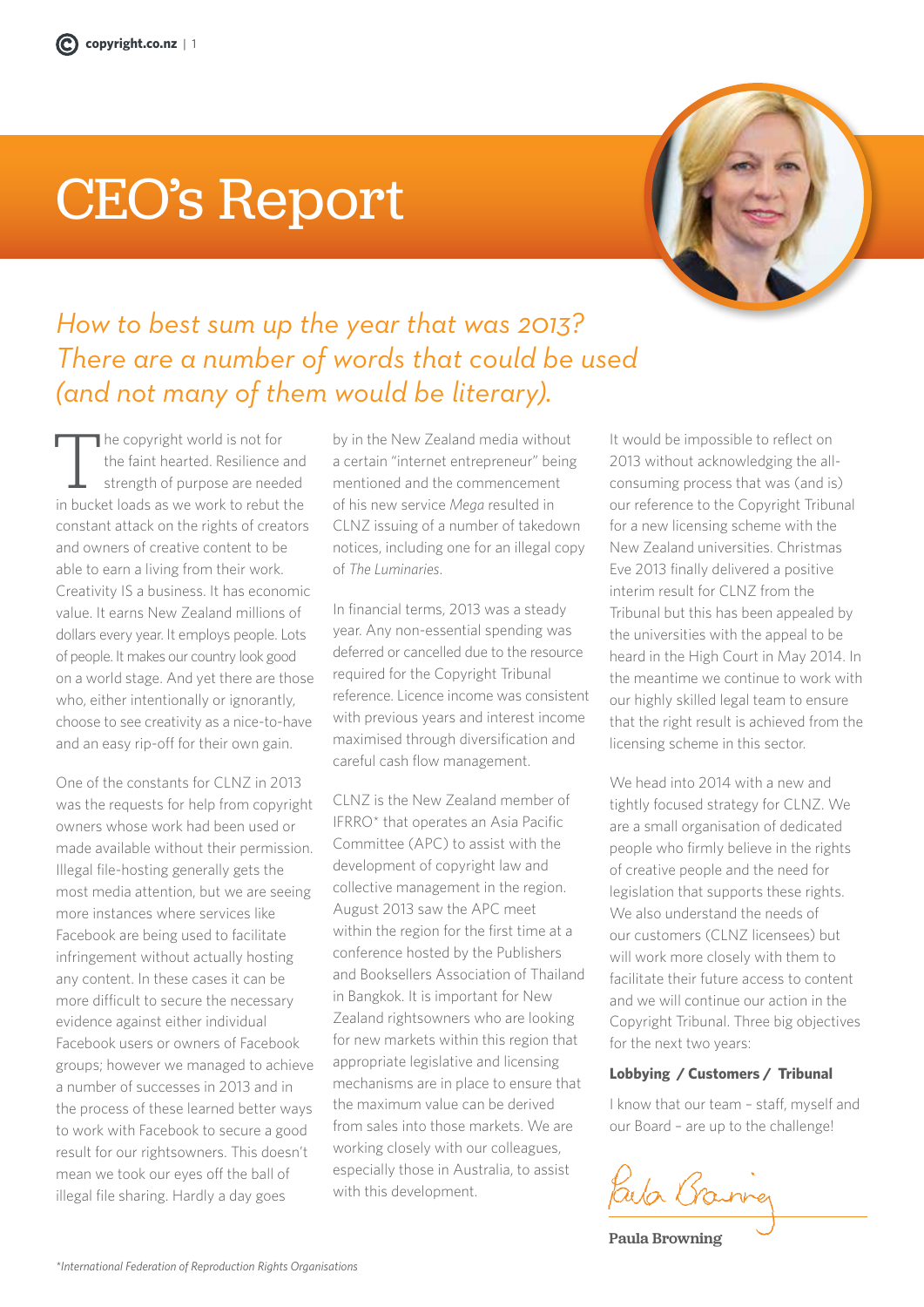# Chair's Report



*It would be easy to make this year's annual report commentary only about the ongoing trials and tribulations that CLNZ are experiencing through our dispute with Universities New Zealand and the fight for a fair licence fee.* 

ne could be quite cynical when one considers the substantial sum of money the universities are prepared to spend on what at face value appears to be a legally combative and evasive strategy on their part. The contribution of the publishing industry globally to Higher Education is gigantic and very few graduates would have completed their degrees without the support of finely crafted texts written by passionate educators and funded by publishers. The publishing industry has been one of the great enablers of education and the CLNZ licence is an integral part of that enablement. When put in the context of the value the license provides to students and academic faculty it beggars belief that we're locked in this process to defend our right to be fairly remunerated. In the broader picture of the operating expenditure of the universities, the sums are minuscule. One senses this is part of a thinly veiled anti-copyright agenda but in the absence of open and genuine communication from the universities we can only speculate.

Which leads me to the silver lining. At a time of adversity the Board and CEO have focused on the operation, considered the governance and asked the hard questions

around how well we are positioned to steer the organisation through these turbulent waters. This has lead us to engage with professionals and leaders in governance and strategic planning to enhance our skill levels as directors and articulate a compelling strategic plan that is appropriate for the times. The willingness each and every board member has shown to challenge our governance practices and look to develop and improve has been laudable. I'd also like to commend the CEO for the very active role she has played in these activities. The end result of this has seen the development of a very clear and focused strategic plan. We have also proposed to our shareholders a fundamental change to how the board is configured and once this is ratified we can look forward to bringing talented directors to the board from outside the publishing sector. This is critical to the ongoing health of the business and to successfully executing our strategic objectives.

The board has been very active in establishing work groups to deal with the array of initiatives that have been progressed. One of these was the Cultural Fund working group consisting of Sam Elworthy, Tony Simpson and the CEO Paula Browning. They have

reviewed the historical footprint of the fund and made recommendations for how the Cultural Fund will be managed into the future. The Cultural Fund remains critical for developing authors, publishers and educators and the work that has been done and recommendations made will continue to ensure it meets its constitutional purpose.

To conclude I would like to thank the CEO and staff of CLNZ for the dedication and professionalism that has been demonstrated throughout the year. I would also like to thank the Board members for their continued contribution to the sector through participating in one of its most important entities.

 $\alpha$ .

Adrian Keane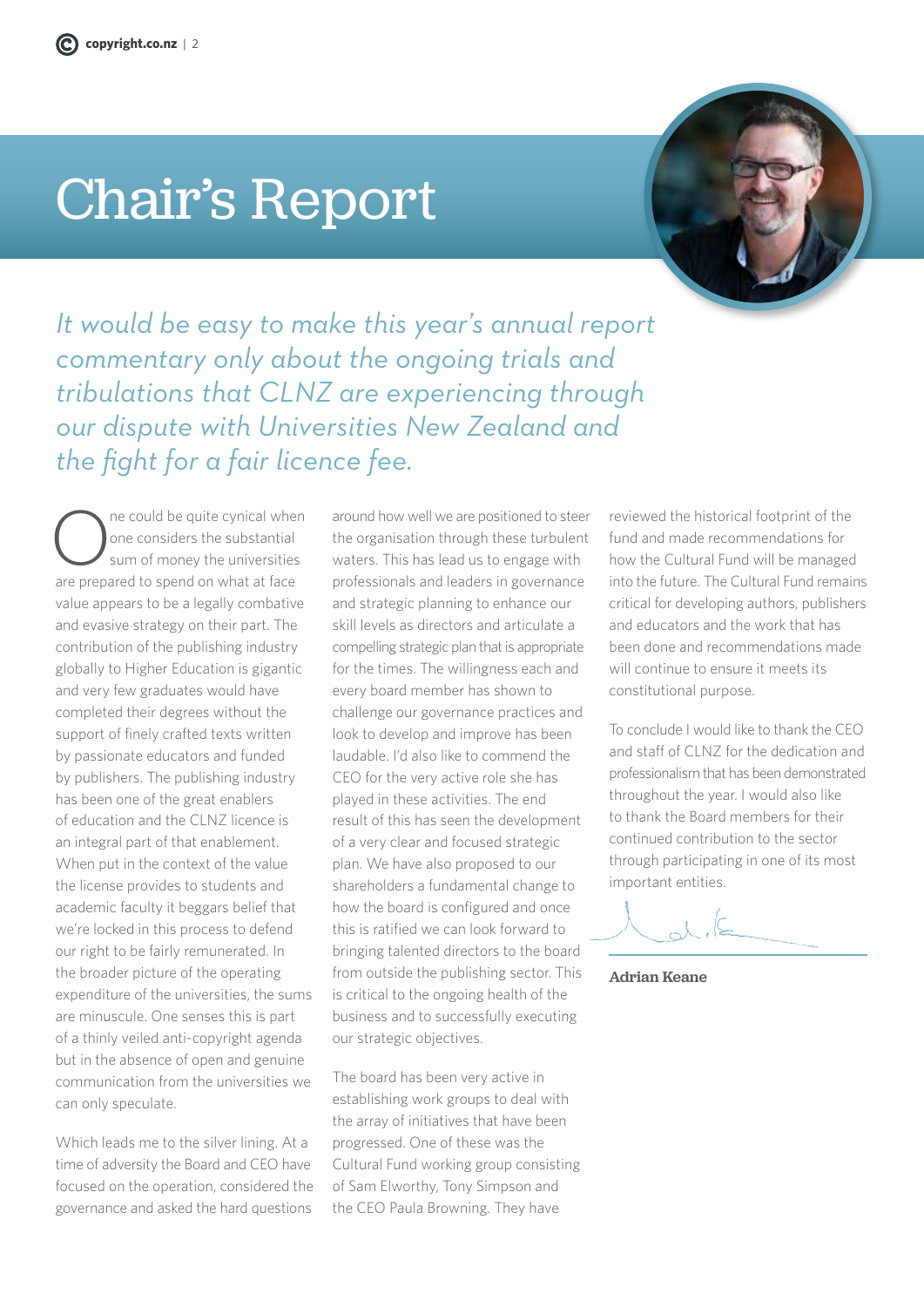# Director Profiles



### *Adrian Keane*

Adrian Keane started his publishing career in the early 90's in Sweden and Finland for US educational publisher Addison Wesley (Pearson). He then worked for Addison Wesley in Australia before returning to New Zealand. Mergers and acquisitions created Pearson Education whom he became the Managing Director of in 2007. Following Pearson's exit from New Zealand in 2013, he founded Edify Limited. Adrian is the current Chair of CLNZ and immediate past-president of the Publishers Association.



### *Mark Sayes*

Mark is Publisher and Managing Director of privately owned educational publisher, ESA Publications (NZ) Limited. ESA publishes a range of Study Guides and Workbooks, at primary and secondary school level, that meet the requirements of the New Zealand Curriculum and NCEA. Mark has been on the board of CLNZ for some years, including a number of years as Chairman. Mark has an ongoing interest in squash administration.



### *Sam Elworthy*

Sam went to university in Dunedin where he edited the student newspaper and wrote a book about student life, 'Ritual Song of Defiance: A Social History of Students at the University of Otago'. He spent fifteen years in the US, completing a Ph.D. in history. He was Editor-in-Chief at Princeton University Press. He lives in Devonport and is the Director of Auckland University Press.



### *Vanda Symon*

Vanda Symon is a Dunedin writer and has successfully published five Crime Fiction novels. She is a former Chair of the Otago Southland Branch of the NZSA and is still involved on an organisational level. Vanda had a former career in Pharmacy, co-owning community pharmacies, and also working in palliative care in Cranford Hospice. She is currently a Ph.D. candidate at the University of Otago, in Science Communication.





## *Tony Simpson*

Tony Simpson is a Wellington social and cultural historian. He is the author of fourteen published books and many articles and presentations both in New Zealand and internationally. His books include the award winning 'The Sugarbag Years' and most recently 'A Distant Feast', a social history of some aspects of food in New Zealand.

### *Stephen Stratford*

Stephen Stratford has published more than a dozen books, mostly non-fiction. Stephen works as a freelance book editor and runs the manuscript assessment service Write Right. As a journalist he has worked for Quote Unquote, Metro, Architecture NZ, the Listener and many other publications. He was a founding trustee of the Auckland Writers and Readers Festival and has been a judge of the Wattie Book Awards, the Montana Book Awards and the inaugural NZ Post Book Awards in 2010.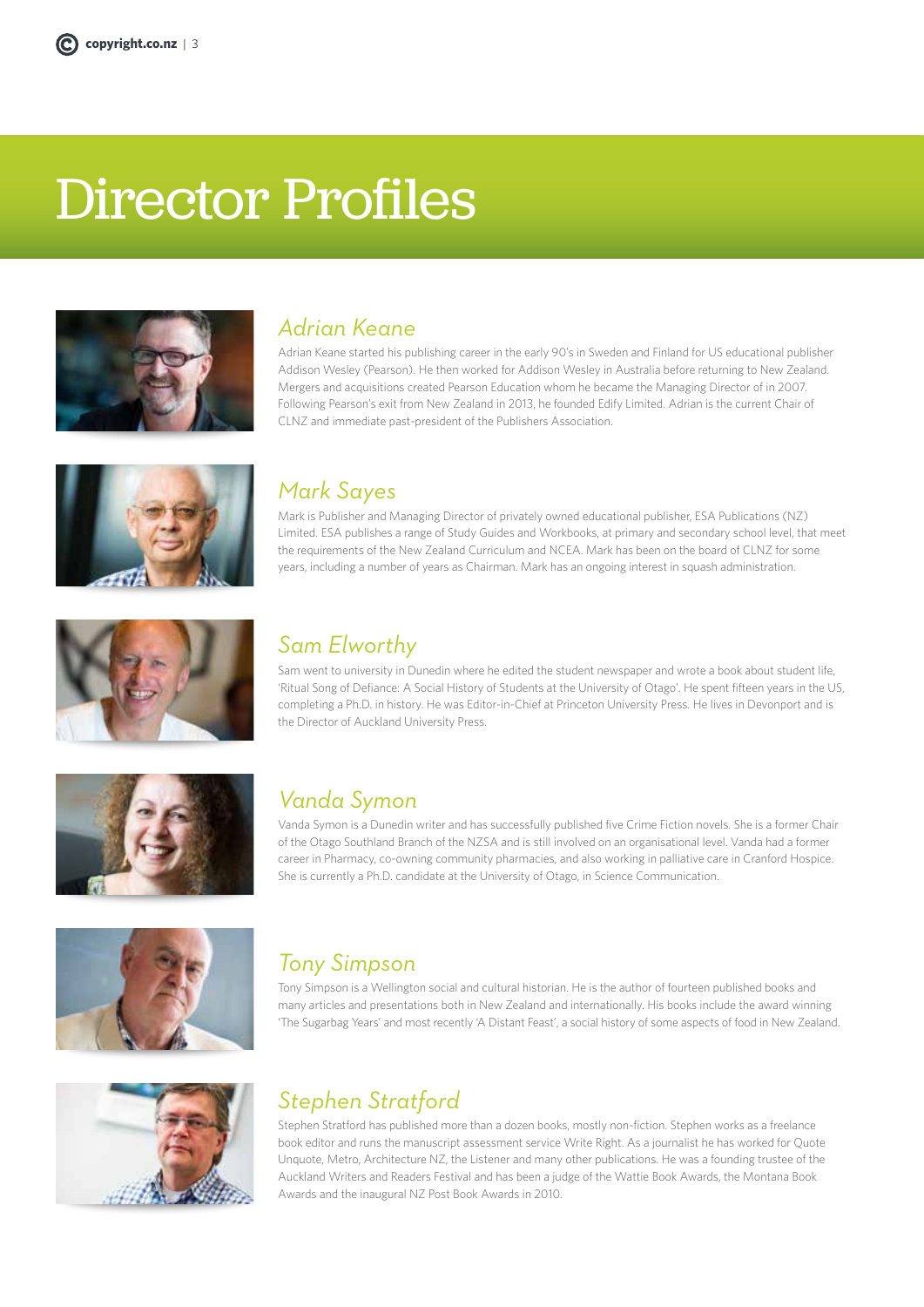# The Cultural Fund

*The Cultural Fund was established in 2001. Like many other Reproductions Rights Oganisation's, CLNZ puts aside a small percentage (2%) of domestic licensing fees to provide funding for cultural and social purposes that are in the interests of the publishers and authors that we represent.*

### CLNZ Writers' Awards 2013

*The CLNZ Writers' Awards supports the creation of new non-fiction works by New Zealand authors. The Awards are the biggest monetary prize of their kind with the 2 winners each receiving \$35,000. The application process is not for the faint of heart. Applicants must be a significant way through their research, able to provide sample chapters and outline how they intend to spend their prize money.*

#### **The five finalists for 2013 were:**

**Eleanor Black:** *Women of Cosme* (Remuera, Auckland)

**Geoff Chapple:** *Terrain* (Devonport, Auckland)

**Bruce Hayward:** *Geology and Landforms of northern New Zealand* (Remuera, Auckland)

**Angela Middleton:** *"Kia Kaha – Be Strong" William Cotton's New Zealand Journals 1942-1847* (North East Valley, Dunedin)

### **Margaret Pointer:**

*Niue – A History 1774 – 1974* (Khandallah, Wellington)

#### **The winners for 2013 were:**

**Margaret Pointer:** *Niue – A History 1774 – 1974*

**Geoff Chapple:** *Terrain*

Paula Browning commented that *"of the 68 applications we received this year, the ones chosen by the Selection Panel are those where the writer's passion for their subject was evident in their writing. Their outline and plan for the book was clear and their research has been carefully undertaken."*



The 2013 judges were:

- • Geoff Walker
- • Gillian Candler
- • Rae McGregor
- • Paul Diamond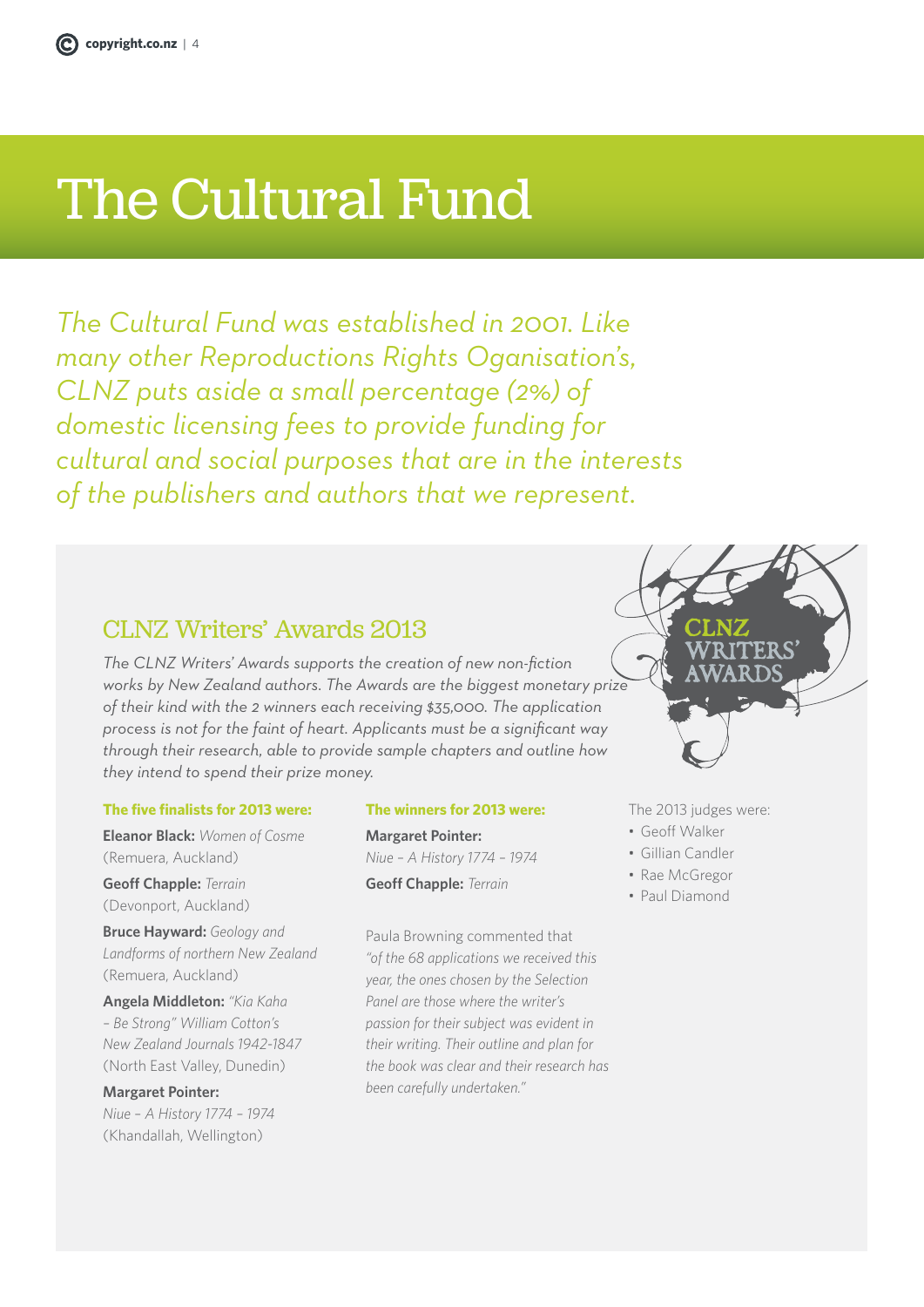### The Cultural Fund

### NZSA/CLNZ Research Grants

In association with NZSA, each year, we award two writers a Research Grant to assist them to progress their fiction or non-fiction work.

One grant is the CLNZ/NZSA Stout Centre Research Grant which is based in Wellington and the second is the CLNZ/ NZSA Open Research Grant which allows the recipient to research anywhere within New Zealand. Each grant has a monetary component of \$3,500.

#### **2013 Recipients**

#### **Stout Centre Fellowship**

Witi Ihimaera's application stood out. He describes this project as a threebook 'literary whakapapa'. The judges were looking for an application to get excited about and this more than met this requirement.

#### **Open Research Grant**

Laurence Fearnley's experimental project with mountaineer Lydia Bradey was impossible to go past. It promises to be something quite innovative. In 1988, Bradey was the first woman – and only New Zealander – to climb Mount Everest without oxygen, leading to a fierce controversy. Fearnley's text will be part memoir/biography and part dialogue between mountaineer and novelist. We were excited by the way Fearnley plans to use her fictional writing skills to tell her friend's story and explore issues such as fear, danger, spirituality, sexism and controversy.

Selection panel: Jane Carswell, Susanna Lyle, Geoff Walker.

### CLNZ Educational Publishing Awards

A pot pourri of rich content.

There is no doubt; books published for education are one of a kind. The entries for the 2013 CLNZ Educational Publishing Awards were rich in culture, colour and bursting with useful content for teachers and students alike. The heat on this event was turned up a notch with the launch of the new logo, the introduction of a host school and a new event venue.

Back lit by the city lights, the Windy Ridge School Kapa Haka group performed a moving welcome. CLNZ staff visited Windy Ridge the week prior to the event and interviewed the Principal and prefect students about why books are important to them. The video of the visit was shared at the Awards event and set the tone of the evening.

It was a bittersweet evening. Earlier this year, it was announced that Learning Media, the state owned publisher of the School Journal, would be closing its doors. David Glover, departing CEO of Learning Media accepted the Award for best primary resource.

#### **The 2013 Winners were:**

#### **Best Book or Series in Primary Publishing**

*School Journal Level 4 October 2012* Publisher: Learning Media

#### **Best Book or Series in Secondary Publishing**

*The Story of a Treaty* Publisher: Bridget Williams Books Author: Claudia Orange

#### **Best Book in Higher Education Publishing**

*The New Zealand Chef 3e* Publisher: Pearson New Zealand Author: Lesley Christensen-Yule

#### **Best Book or Series in Te Reo Maori**

*Puao Wai Maori Series & Teacher Notes* Publisher: Huia AND *Te Wharekura 92 – Te Mana o te Kata* Publisher: Learning Media Author: Kaa Williams

#### **Best Digital Media Solution**

*Write that Essay* www.writethatessay.org Publisher: Hunter Publishing Author: Dr Ian Hunter

#### **Best Educational Resource or Programme for Export**

*CSI: Chapters* Publisher: South Pacific Press Author: Neale Pitches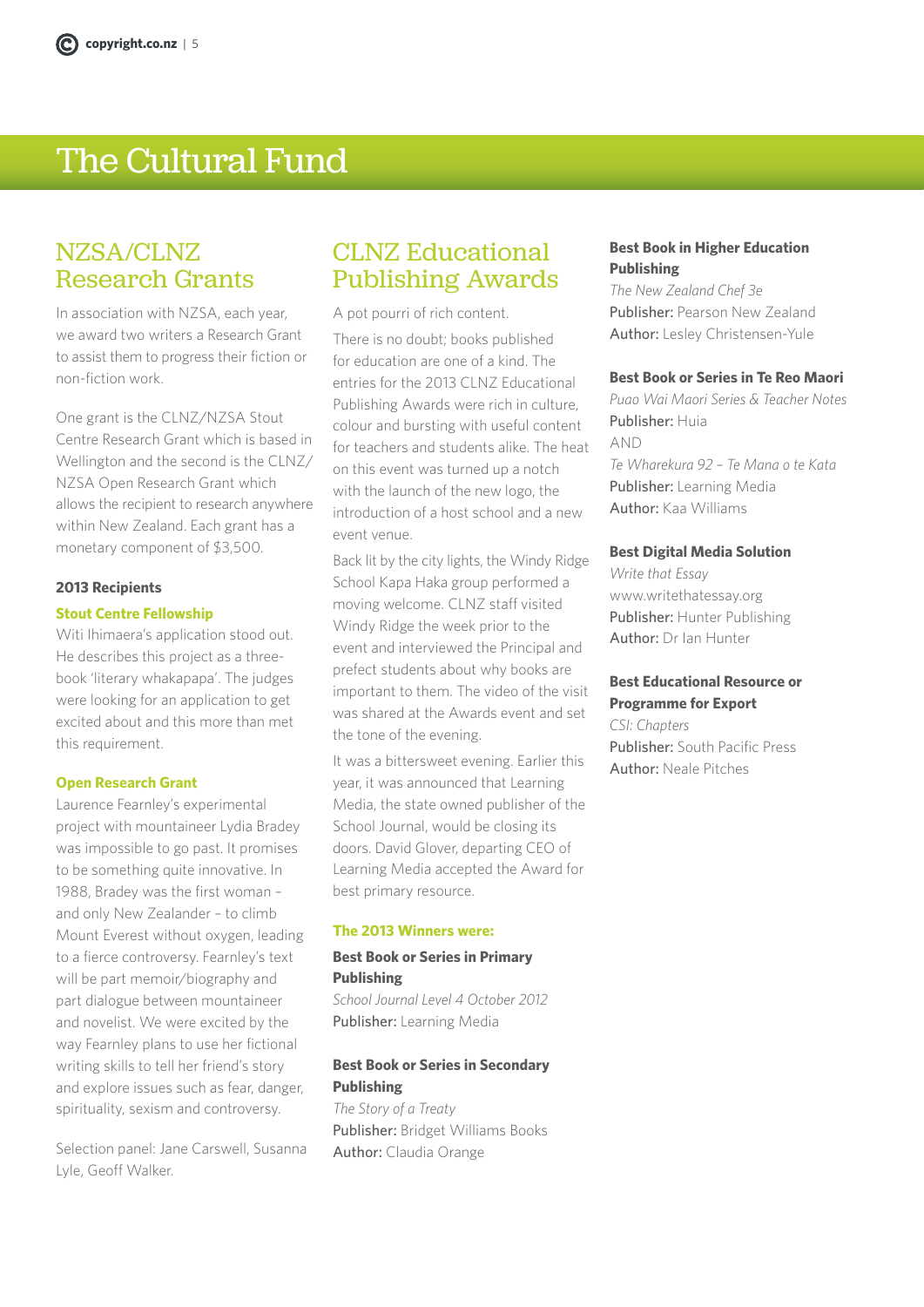# Financial Statements

| $\boldsymbol{7}$ | Independent Auditor's Report              |
|------------------|-------------------------------------------|
| 8                | Director's Report                         |
| 9                | <b>Statement of Financial Performance</b> |
| 9                | <b>Statement of Movements in Equity</b>   |
| 10               | <b>Statement of Financial Position</b>    |
| 11               | Notes to the Financial Statements         |

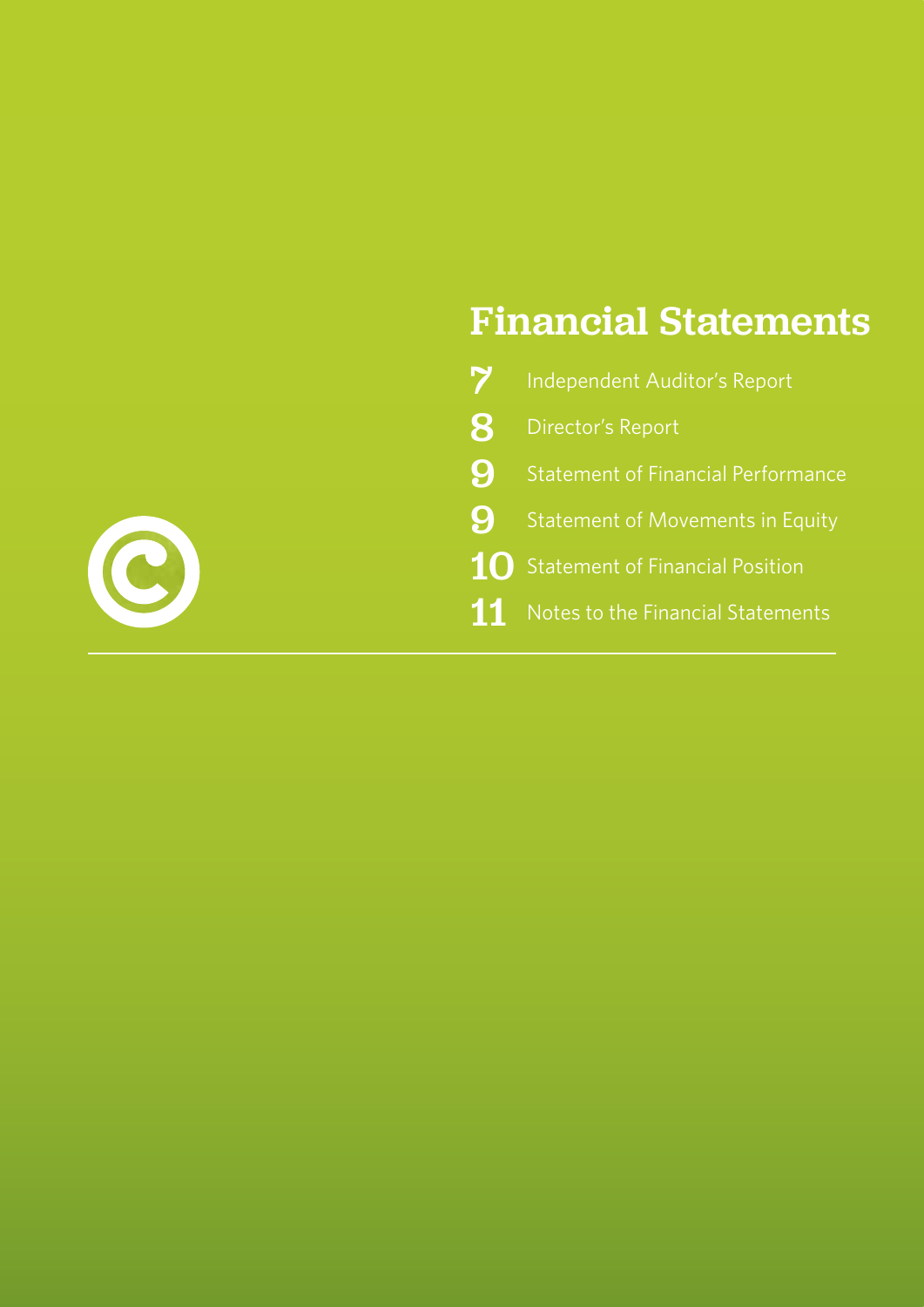

## Independent Auditor's Report

### *To the Shareholders of Copyright Licensing Limited*

#### Report of the Financial Statements

We have audited the financial statements of Copyright Licensing Limited on pages 9 to 15, which comprise the Statement of Financial Position as at 31 December 2013, and the Statement of Financial Performance and Statement of Movements in Equity for the year then ended, and a summary of significant accounting policies and other explanatory information.

#### Director's Responsibility for the Financial Statements

The directors are responsible for the preparation of financial statements in accordance with generally accepted accounting practice in New Zealand and that give a true and fair view of the matters to which they relate, and for such internal control as the directors determine is necessary to enable the preparation of financial statements that are free from material misstatement, whether due to fraud or error.

#### Auditor's Responsibility

Our responsibility is to express an opinion on these financial statements based on our audit. We conducted our audit in accordance with International Standards on Auditing (New Zealand). Those standards require that we comply with ethical requirements and plan and perform the audit to obtain reasonable assurance about whether the financial statements are free from material misstatement.

An audit involves performing procedures to obtain audit evidence about the amounts and disclosures in the financial statements. The procedures selected depend on the auditor's judgement, including the assessment of the risks of material misstatement of the financial statements, whether due to fraud or error. In making those risk assessments, the auditor considers internal control relevant to the entity's preparation of financial statements that give a true and fair view of the matters to which they relate in order to design audit procedures that are appropriate in the circumstances, but not for the purpose of expressing an opinion on the effectiveness of the entity's internal control. An audit also includes evaluating the appropriateness of accounting policies used and the reasonableness of accounting estimates, as well as evaluating the presentation of the financial statements.

We believe that the audit evidence we have obtained is sufficient and appropriate to provide a basis for our audit opinion.

An associated Hayes Knight entity provides other services for the company in the area of taxation compliance services and sundry taxation advice. The firm and its associates have no other relationship with, or interests in, Copyright Licensing Limited.

#### **Opinion**

In our opinion, the financial statements on pages 9-15:

- comply with generally accepted accounting practice in New Zealand;
- • give a true and fair view of the financial position of Copyright Licensing Limited as at 31 December 2013 and its financial performance for the year ended on that date.

#### Report on Other Legal and Regulatory Requirements

In accordance with the Financial Reporting Act 1993, we report that:

- We have obtained all the information and explanations that we have required.
- In our opinion, proper accounting records have been kept by Copyright Licensing Limited as far as appears from an examination of those records.

**Hayes Knight Audit NZ**

Auckland, New Zealand 10 April 2014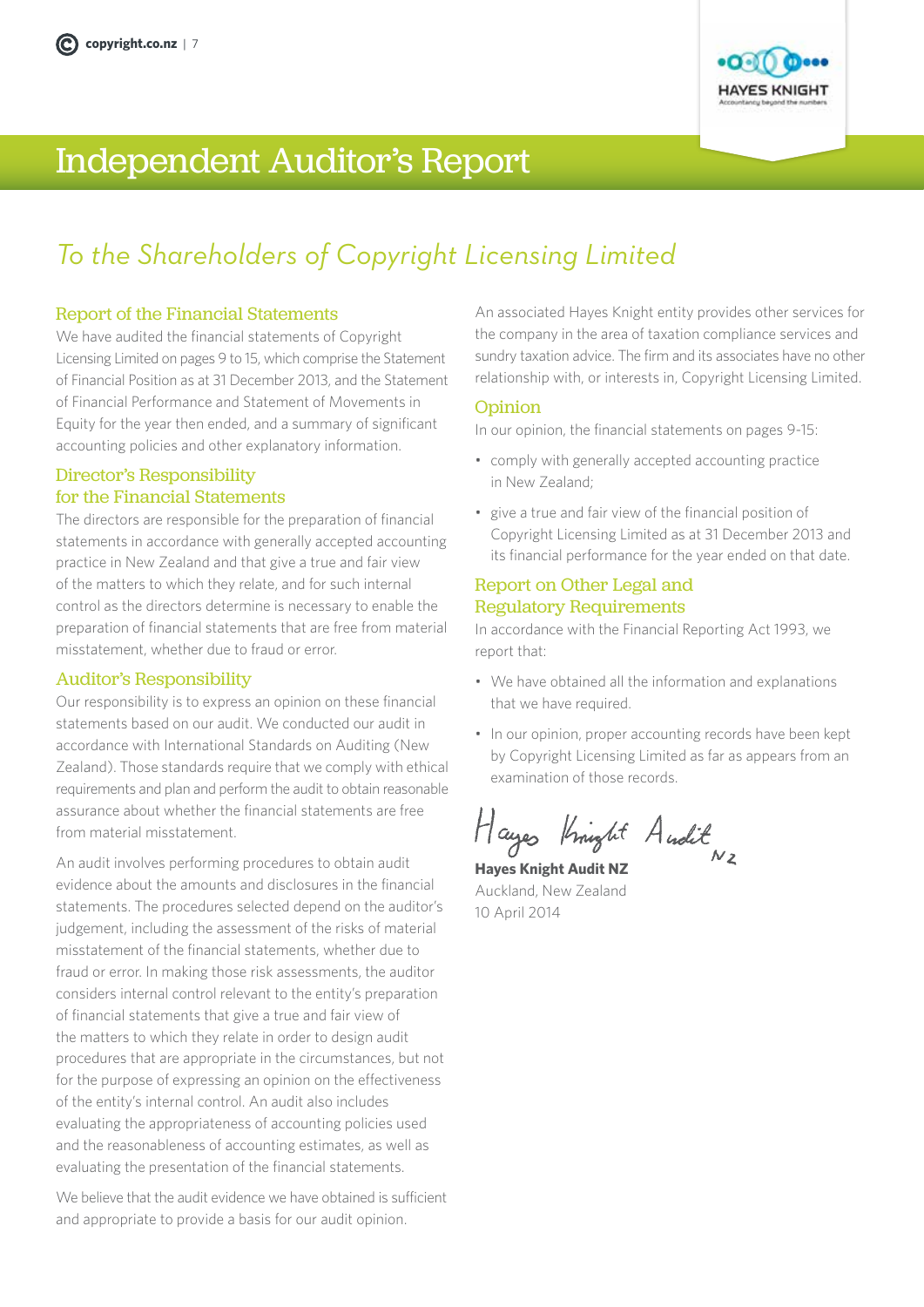### Director's Report

The Directors of Copyright Licensing Ltd are pleased to present the company's report for the financial year ended 31 December 2013.

#### **Directors**

The names of the Directors in office at the end of the year are:

- Adrian Keane (Chairman) PANZ
- Sam Elworthy PANZ
- Vanda Symon NZSA
- Mark Sayes PANZ
- Tony Simpson NZSA
- Stephen Stratford NZSA

#### Principal Activities

Copyright Licensing Ltd (CLNZ) is part of a global network of copyright collectives that provide centralised licensing services for the reproduction of extracts from published works. CLNZ makes it easier for users of books, journals and periodicals to gain clearance to copy from a worldwide repertoire of literary works.

Copyright Licensing Ltd is a non-profit organisation. All licensing revenue is returned to rightsholders after deduction of operating costs and a contribution of 2% of domestic licensing revenue to the CLNZ Cultural Fund. The Cultural Fund is used to recognise excellence in New Zealand writing and publishing.

#### Operating Results

Gross revenue for the year was \$6,080,851 of which \$773,737 was received from overseas reproduction rights organisations for distribution to New Zealand rightsholders. Domestic licensing revenue was \$4,976,334. Additional revenue was generated from interest on investments and administrative services.

After the deduction of operating costs and a contribution of \$99,527 to the Cultural Fund, \$4,085,686 was allocated for distribution from domestic licensing revenue.

Total operating costs represented 19.2% of gross revenue.

#### Significant Changes

There has been no change in the nature of the business of the company during the financial year.

#### Events Subsequent to Balance Date

At the date of signing these financial statements the company was party to a reference before the Copyright Tribunal for a new licensing scheme with Universities New Zealand. All universities and institutes of technology and polytechnics are continuing to operate under the terms of their respective licensing schemes that expired on 31 December 2012. These institutions are continuing to pay licensing fees on the same basis as in 2012. There will therefore be no impact on income in the 2014 financial year, however the decision of the Copyright Tribunal, when received, will determine income for future years.

#### Directors' and Officers' Insurance

The company has paid a premium of \$5,785 to insure directors and the Chief Executive Officer against liabilities for costs and expenses incurred by them in defending any legal proceedings arising out of their conduct while acting in the capacity of director or officer of the company other than conduct involving a willful breach of duty in relation to the company.

#### Directors' Declaration

The Directors of the company declare that the following financial statements comply with Accounting Standards, the Companies Act 1993 and the Financial Reporting Act 1993 and give a true and fair view of the company's financial position as at 31 December 2013 and of its performance for the year ended on that date.

The company has taken advantage of the exemptions to exclude certain information required in Section 211 (1)(a) (ii),(g), (h) and (j) of the Companies Act.

The Directors confirm that the company is in a sound financial position.

This Declaration is made in accordance with a resolution of the Board of Directors dated 11 April 2014.

Chairman Director 26 March 2014 31 March 2014 Auckland Auckland

**Adrian Keane Stephen Stratford**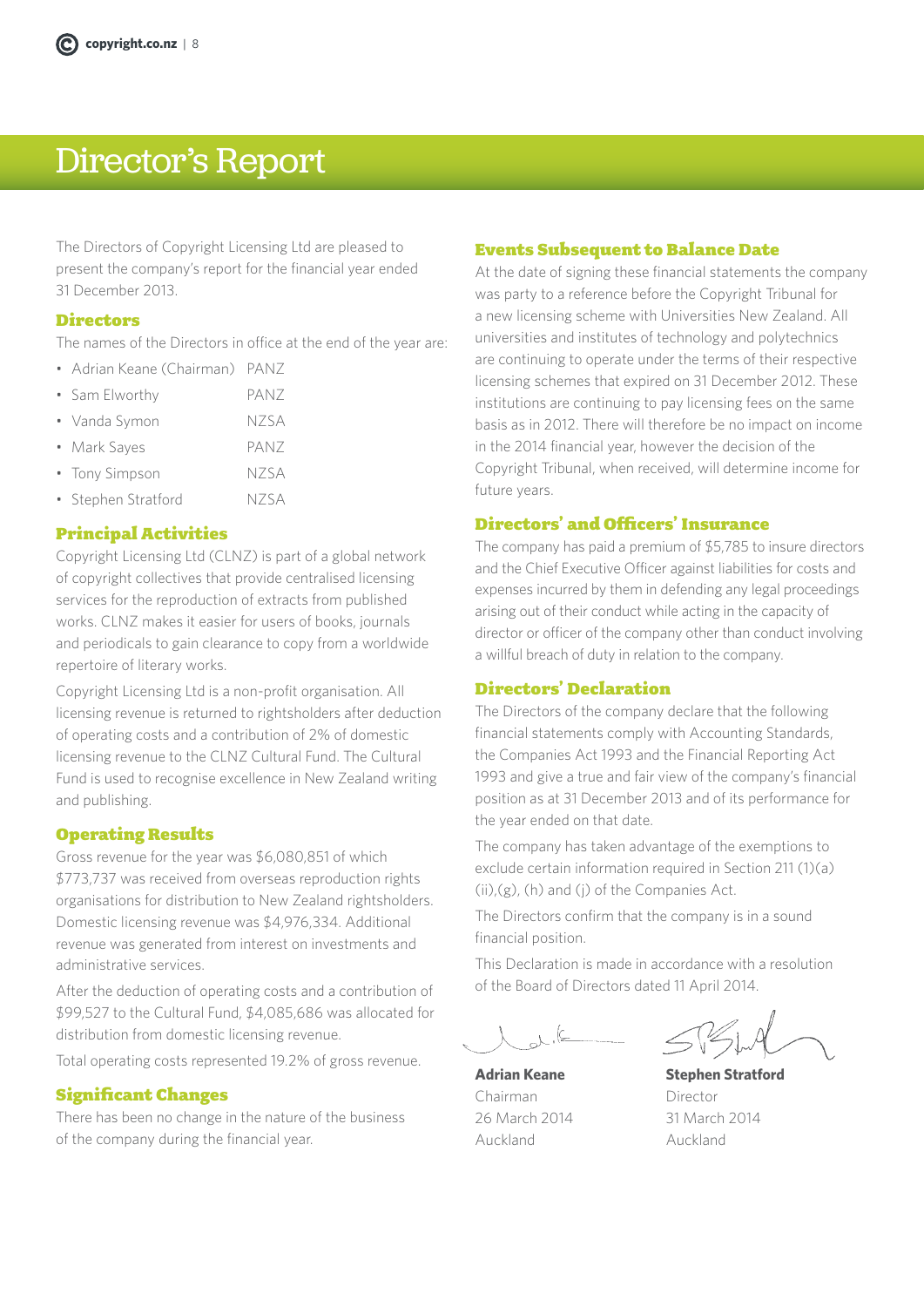## Statement of Financial Performance

| For the year ended 31 December 2013                    | <b>Note</b> | 2013      | 2012      |
|--------------------------------------------------------|-------------|-----------|-----------|
|                                                        |             | \$        | \$        |
| <b>Revenue</b>                                         |             |           |           |
| Domestic Licensing                                     |             | 4,976,334 | 4,968,153 |
| Overseas Reproduction Rights Organisations             |             | 773,737   | 905,875   |
| Interest Received                                      |             | 301,795   | 292,450   |
| Other Income                                           |             | 28,985    | 8,865     |
| <b>Total Revenue</b>                                   |             | 6,080,851 | 6,175,343 |
| <b>Expenditure</b>                                     |             |           |           |
| Audit Fee                                              |             | 10,000    | 10,000    |
| Copyright Tribunal Costs                               |             | 179,041   | $\bigcap$ |
| Depreciation                                           |             | 35,182    | 16,327    |
| Directors' Costs                                       |             | 67.065    | 57,422    |
| Operations                                             |             | 316,287   | 442,072   |
| Partner Development                                    |             | 11,000    | 36,000    |
| Office Lease Costs                                     |             | 73,402    | 70,173    |
| Salaries & Wages                                       |             | 478,291   | 474,629   |
| <b>Total Expenditure</b>                               |             | 1,170,268 | 1,106,624 |
| Less Tax Expense                                       | (vii)       | 1,185     | 3,766     |
| Less Transfers to Culture Fund                         | (xi)        |           |           |
| - Domestic Revenue                                     |             | 99,527    | 99,363    |
| - Unattributable Overseas Revenue                      |             | 90,021    | 14,114    |
| <b>Net Available for Distribution to Rightsholders</b> |             | 4,719,850 | 4,951,476 |

# Statement of Movements in Equity

| For the year ended 31 December 2013 | <b>Note</b> | 2013        | 2012        |
|-------------------------------------|-------------|-------------|-------------|
|                                     |             | S           |             |
| Equity brought forward              |             | 100         | 100         |
| Net licensing revenue for the year  | 1(xii)      | 4,719,850   | 4.951.476   |
| Funds transferred for distribution  |             | (4,719,850) | (4.951.476) |
| <b>Equity carried forward</b>       |             | 100         | 100         |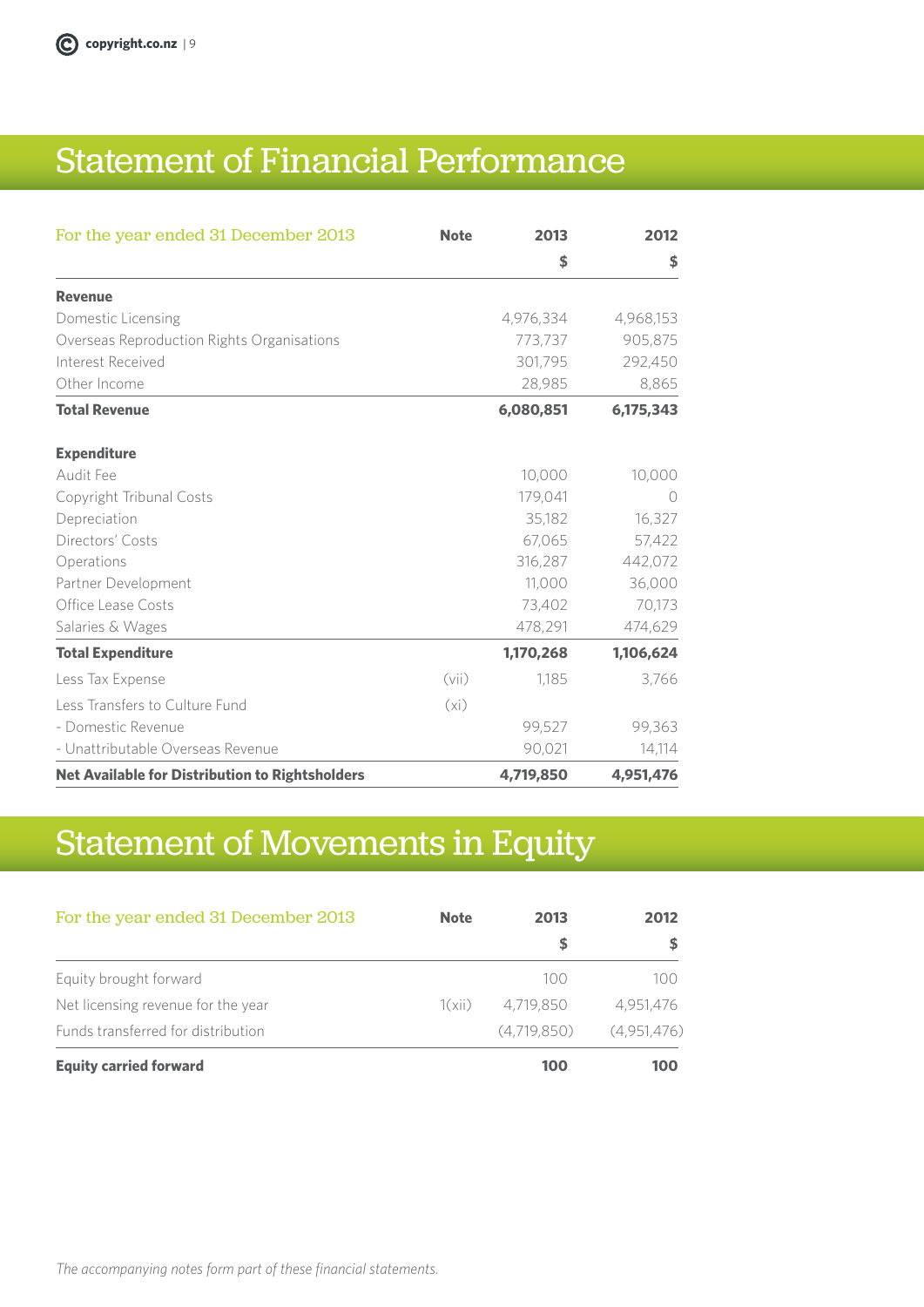# Statement of Financial Position

| As at 31 December 2013                     | <b>Note</b>    | 2013      | 2012      |
|--------------------------------------------|----------------|-----------|-----------|
|                                            |                | \$        | \$        |
| <b>CURRENT ASSETS</b>                      |                |           |           |
| Cash and bank balance                      |                | 525,452   | 280,260   |
| Investments                                | $\overline{2}$ | 6,561,451 | 6,511,817 |
| Indemnity Fund                             | 1(x)           | 353,961   | 342,210   |
| South Pacific Development Fund             | 1(xi)          | 12,154    | 11,750    |
| Receivables                                | 1(vi)          | 77,811    | 5,663     |
| Taxation refund                            | 1(vii)         | 60,102    | 54,201    |
| GST refund                                 |                | 120,662   | 166,811   |
| Prepayments                                |                | 7,995     | 11,132    |
| <b>Total Current Assets</b>                |                | 7,719,588 | 7,383,844 |
| <b>FIXED ASSETS</b>                        | 3              | 59,240    | 84,488    |
| <b>Total Assets</b>                        |                | 7,778,828 | 7,468,332 |
| <b>CURRENT LIABILITIES</b>                 |                |           |           |
| Distributable Funds                        | 1(xii)         | 7,132,909 | 6,800,394 |
| Cultural Fund                              | 4              | 330,783   | 226,985   |
| Holiday pay accrual                        |                | 24,775    | 25,365    |
| Income in Advance                          |                | $\circ$   | 100       |
| Accruals                                   |                | 47,961    | 21,743    |
| PAYE Due                                   |                | 16,641    | 16,069    |
| Digital Publishing NZ Clearing Account     |                | $\circ$   | 16,678    |
| Indemnity provision                        | 1(x)           | 213,177   | 348,906   |
| Provision for Development in South Pacific |                | 12,482    | 11,992    |
| <b>Total Current Liabilities</b>           |                | 7,778,728 | 7,468,232 |
| <b>Total Liabilities</b>                   |                | 7,778,728 | 7,468,232 |
| <b>Net Assets</b>                          |                | 100       | 100       |
| <b>EQUITY</b>                              |                |           |           |
| Share capital                              | 7              | 100       | 100       |
| <b>Total Equity</b>                        |                | 100       | 100       |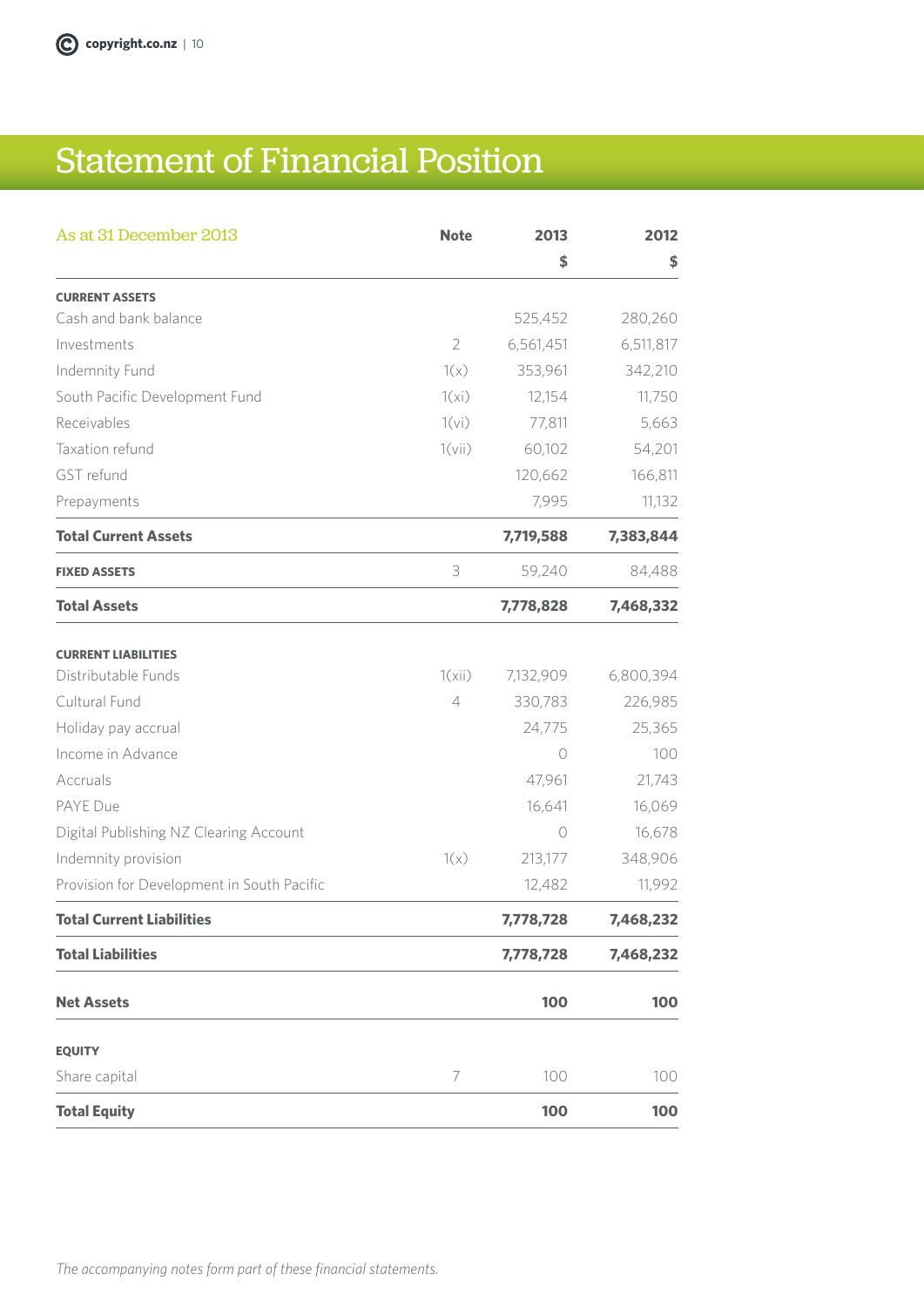#### 1. Statement of Accounting Policies

#### **(i) Basis of Reporting**

Copyright Licensing Ltd is a private company registered under the Companies Act 1993. The Directors consider Copyright Licensing Limited to be a non-profit company. The company is a qualifying entity within the Differential Reporting Framework and has taken advantage of the differential reporting concessions available to it. The company qualifies for differential reporting exemptions as it is not publically accountable and is "not large" as defined by the New Zealand Institute of Chartered Accountants.

The financial statements have been prepared in accordance with the requirements of the Companies Act 1993 and the Financial Reporting Act 1993.

These financial statements have been prepared on the basis of historical cost.

Copyright Licensing Ltd has chosen to adopt generally accepted accounting practice in New Zealand (GAAP) as defined by financial reporting standards and statements of standard accounting practice.

#### **(ii) Foreign Currencies**

Transactions in a foreign currency are converted at the exchange rate at the date the transaction is settled. Foreign currency receivables and payables at balance date are translated at exchange rates current at balance date. Any resulting exchange gains or losses are recognised in the Statement of Financial Performance.

#### **(iii) Fixed Assets & Depreciation**

Fixed assets costing \$1,000 or more are recorded at original cost less depreciation. Depreciation, using the straight line method, is calculated at 15% on Furniture & Fittings, 39% on Office Equipment and 40% on Computer hardware and software. Gains and losses on disposal of fixed assets are taken into account in arriving at the net surplus for the year.

#### **(iv) Leased Assets**

Assets acquired under finance leases are capitalised and included as fixed assets in the Statement of Financial Position. They are depreciated accordingly and any interest payable is expensed.

Assets obtained under an operating lease are expensed over the period of the lease.

#### **(v) Investments**

Investments are valued at cost.

#### **(vi) Receivables**

Receivables are valued at anticipated realisable value. A provision is made for doubtful debts based on a review of all outstanding amounts at year end. Bad debts are written off during the period in which they are identified.

#### **(vii) Income Tax**

The entity qualifies as a non-profit company under the Income Tax Act 2007, section DV 8. The entity does not have the purpose of making a profit for a proprietor, member or shareholder. Under the constitution, the entity prohibits the distribution of dividends, bonuses or otherwise by way of profits to a member, proprietor or shareholder. After expensing operating costs and the cultural fund contribution, the net surplus is transferred to the distributable funds account resulting in a zero net surplus. Due to timing differences, the entity is subject to non-deductible expenditure which may result in an income tax liability.

#### **(viii) Goods & Services Tax (GST)**

The financial statements have been prepared so that all components are stated exclusive of GST except for accounts receivable and accounts payable.

#### **(ix) Contribution to Cultural Fund**

A contribution of 2% of annual domestic licensing revenue is transferred to the Cultural Fund each year (refer also Note 4). This amount is deducted before arriving at the net surplus.

#### **(x) Indemnity Provision**

Unallocated overseas licensing revenue was historically placed into the Indemnity Fund which is held in a separate bank account and shown as a current asset in the Statement of Financial Position. A corresponding amount is accounted for as a liability at balance date. During the year \$150,000 of this liability was used to offset legal costs incurred in the Copyright Tribunal reference described in Note 9. Funds held to satisfy the indemnity provision are held as term deposits and therefore have not been broken so as to maximise the investment returns to Copyright Licensing Limited. The result at year end is bank accounts identified to cover the indemnity provision exceed the amount of the provision.

#### **(xi) South Pacific Development Fund**

Unspent money budgeted for the development of copyright licensing in the South Pacific has been set aside for future use.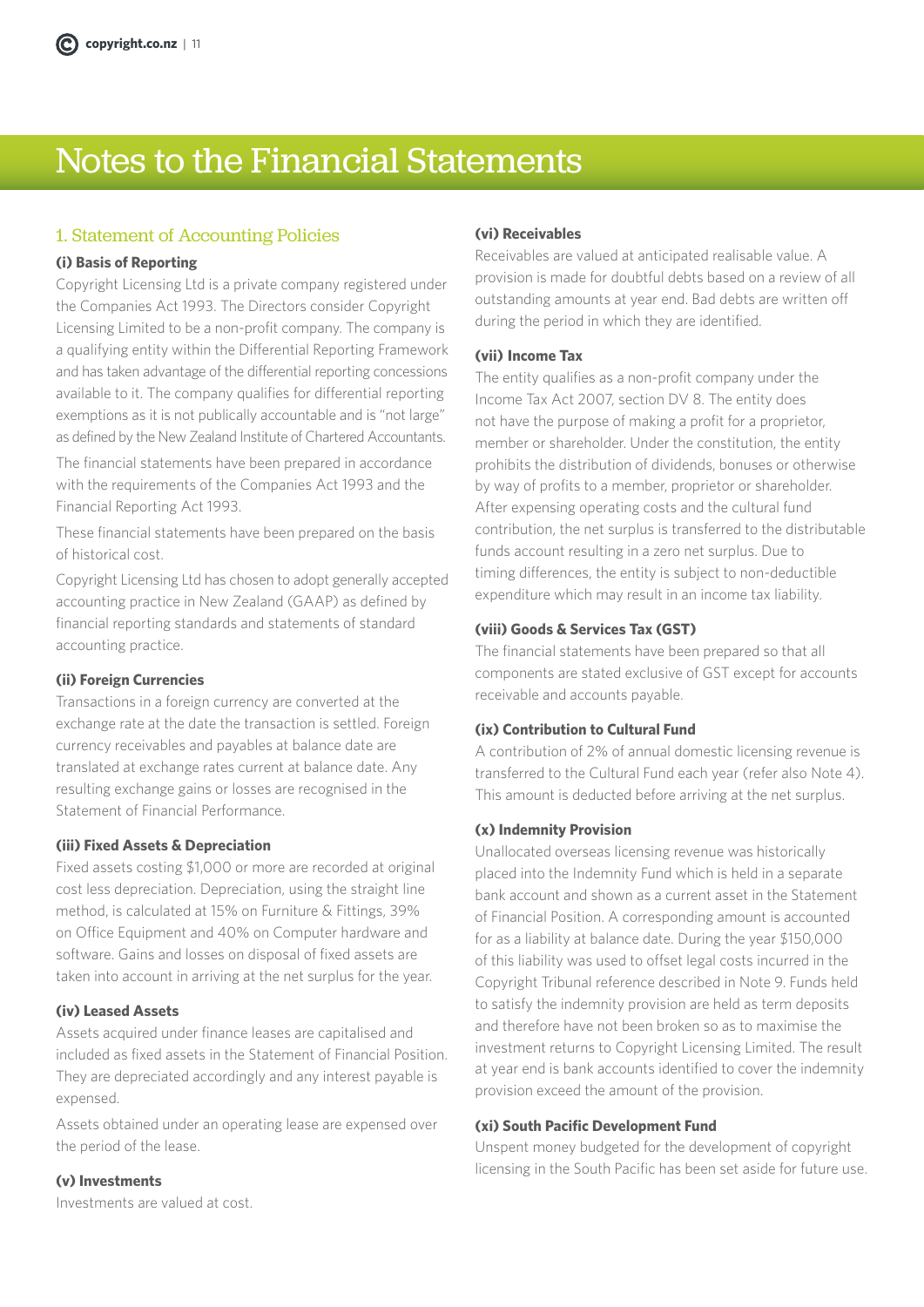#### **(xii) Distributable Funds**

New Zealand licensing revenue is received from a number of different sectors each year and is accounted for by sector by year. After pro rata deductions are made for operating costs and contributions to the Cultural Fund, the net surplus is allocated for distribution pending the identification of publishers and authors whose works are copied under licence through annual sampling surveys carried out in each sector.

#### **(xiii) Distribution**

Revenue from overseas Reprographic Rights Organisations and transactional licensing services is distributed to identified publishers and authors after deduction of an appropriate administrative charge (7.5% for distributions to mandated rightsholders, 15% for distribution to non-mandated rightsholders).

#### **(xiv) Changes in Accounting Policies**

There have been no changes in accounting policies.

| 2. Investments                | 2013       | 2012       |
|-------------------------------|------------|------------|
|                               | \$         | \$         |
| ANZ - Term Deposits           | 5,447,667  | 5,431,752  |
| Westpac - Term Deposit        | 1,113,784  | 1,080,065  |
|                               | 6,561,451  | 6,511,817  |
| 3. Fixed Assets               | 2013       | 2012       |
|                               | \$         | \$         |
| <b>Furniture and Fittings</b> |            |            |
| At cost                       | 13,459     | 11,687     |
| Loss on disposal              | $\bigcirc$ | $\bigcirc$ |
| Accumulated depreciation      | (10, 872)  | (9,702)    |
|                               | 2,578      | 1,905      |
| Depreciation expense for year | 1,170      | 1,082      |
| <b>Office Equipment</b>       |            |            |
| At cost                       | 22,875     | 22,875     |
| Loss on disposal              | $\circ$    | $\circ$    |
| Accumulated depreciation      | (21, 301)  | (20, 838)  |
|                               | 1,574      | 2,037      |
| Depreciation expense for year | 463        | 510        |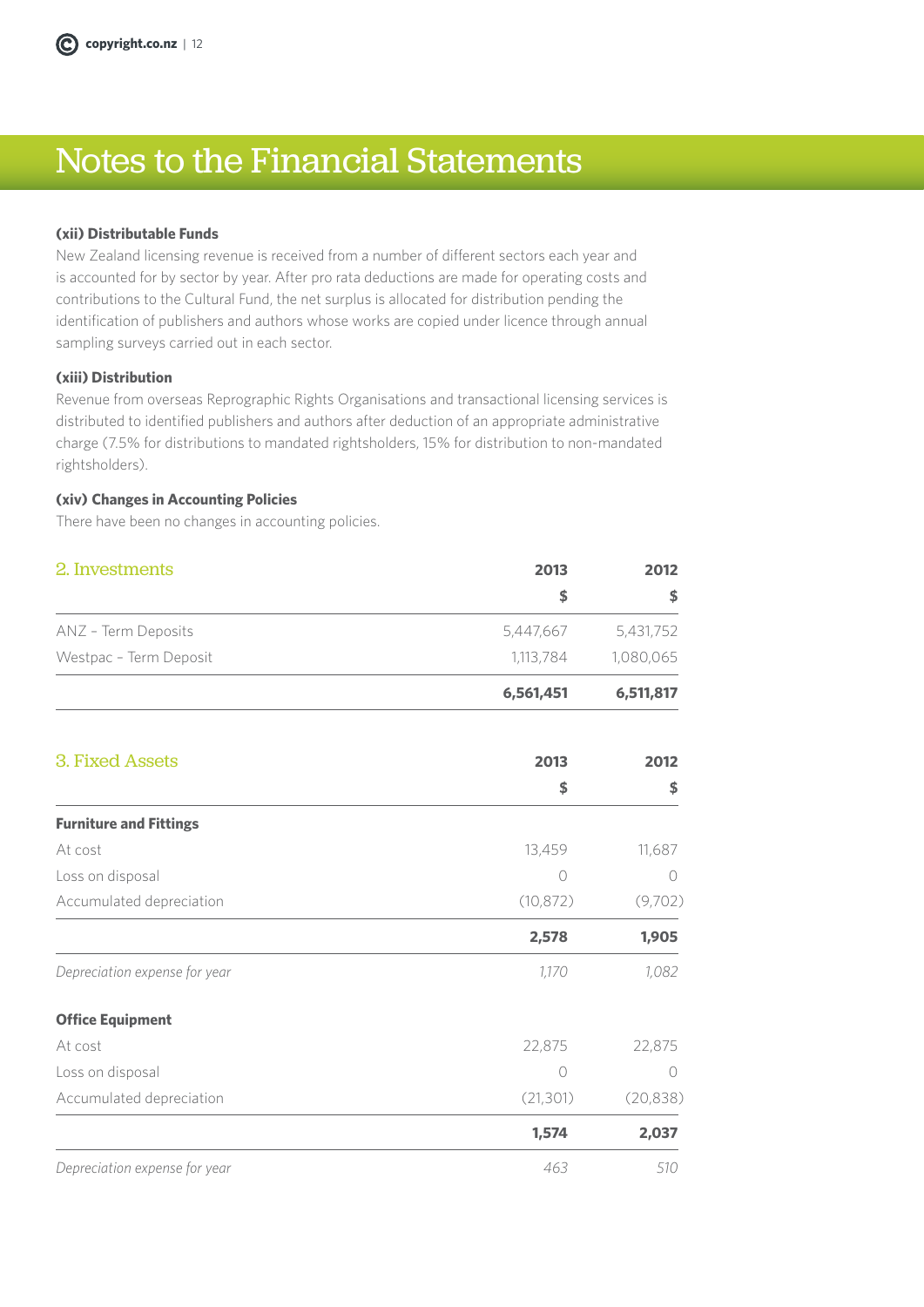| <b>Computer Hardware / Software</b> | 2013      | 2012        |
|-------------------------------------|-----------|-------------|
| At cost                             | 96,990    | 88,820      |
| Accumulated depreciation            | (78, 619) | (69, 550)   |
|                                     | 18,370    | 19,270      |
| Depreciation expense for year       | 9,070     | 7,936       |
| <b>System Development</b>           |           |             |
| At cost                             | 349,080   | 349,080     |
| Accumulated depreciation            | (349,080) | (349,080)   |
|                                     | $\bf{0}$  | $\mathbf 0$ |
| Depreciation expense for year       | 0         | $\bigcirc$  |
| <b>Website Development</b>          |           |             |
| At cost (work in progress)          | 68,000    | 68,000      |
| Accumulated depreciation            | (31, 280) | 6,800       |
|                                     | 36,720    | 61,200      |
| Depreciation expense for year       | 24,480    | 6,800       |
|                                     | 2013      | 2012        |
| Opening Book Value                  | 84,491    | 13,292      |
| Plus Additions                      | 9,933     | 87,527      |
| Less Disposals                      | $\bigcap$ | $\bigcap$   |
| Less Depreciation                   | 35,182    | 16,327      |
| Closing Book Value                  | 59,242    | 84,491      |

#### 4. Cultural Fund

In 2001, CLNZ established a Cultural Fund to provide funding for the cultural development of the industry it represents. Annual contributions of up to two percent of domestic licensing revenue are made to this fund. The sum of \$99,527 (2012 : \$99,363) has been transferred from 2013 domestic licensing revenue. The fund has also benefited from non-title-specific revenue received from overseas reproduction rights organisations (RROs) and transferred from domestic licensing pools during the year.

|                                     | 2013<br>\$ | 2012<br>\$ |
|-------------------------------------|------------|------------|
|                                     |            |            |
| Opening balance                     | 226,985    | 263,008    |
| Less Awards and Grants payments     | 85,750     | 149,500    |
| Unattributable domestic revenue     | 0          | 8,471      |
| Unattributable overseas revenue     | 90.021     | 5,643      |
| Contribution from licensing revenue | 99,527     | 99,363     |
| <b>Closing Balance</b>              | 330,783    | 226,985    |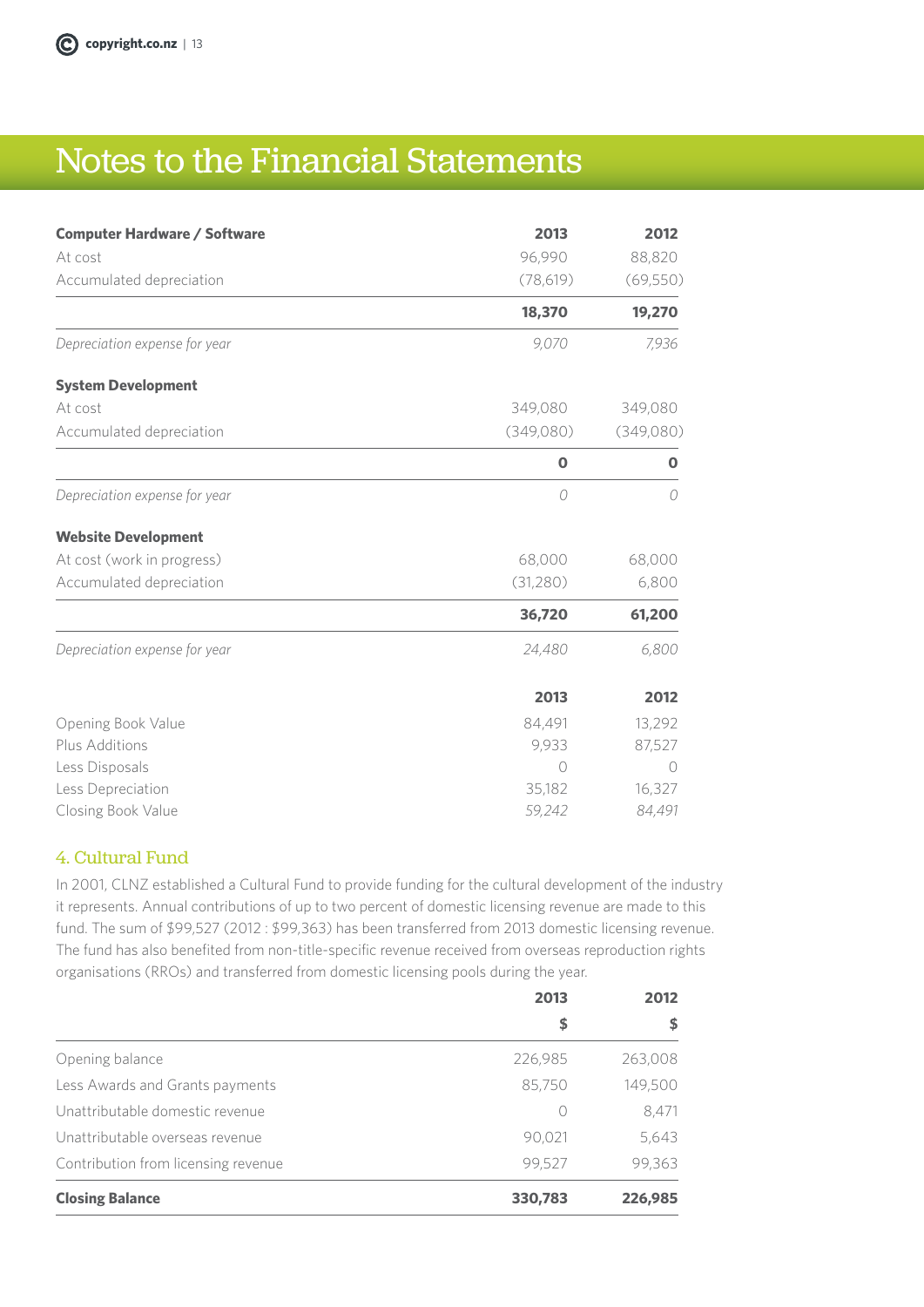| 5. Capital and Leasing Commitments                                                       | 2013    | 2012       |
|------------------------------------------------------------------------------------------|---------|------------|
| Obligations payable after balance date on financial and operating leases are as follows: |         |            |
| <b>Premises (Operating Lease) expires November 2016</b>                                  |         |            |
| Payable                                                                                  |         |            |
| - not later than one year                                                                | 57,480  | 61,367     |
| - later than one year but not later than five years                                      | 105,540 | $\bigcirc$ |
| <b>Motor Vehicle (Operating Lease) expires May 2016</b>                                  |         |            |
| Payable                                                                                  |         |            |
| - not later than one year                                                                | 7,956   | 3,695      |
| - later than one year but not later than five years                                      | 10,807  | $\bigcap$  |
| <b>Photocopier (Operating Lease) expires November 2015</b>                               |         |            |
| Payable                                                                                  |         |            |
| - not later than one year                                                                | 4,956   | 3,318      |
| - later than one year but not later than five years                                      | 4,543   | 6,082      |
| 6. Company Visa Card                                                                     |         |            |
| A Company Visa card used by senior staff has a limit of \$10,000.                        |         |            |
| 7. Share Capital                                                                         |         |            |
| Authorised, issued and fully paid up capital                                             |         |            |
| 100 Ordinary shares of \$1                                                               | 100     | 100        |

#### 8. Shareholders

The shareholders in Copyright Licensing Limited are the Publishers Association of New Zealand (PANZ - 50 shares) and New Zealand Society of Authors (NZSA – 50 shares). Each year Copyright Licensing Limited funds are invested in support of these organisations and their members.